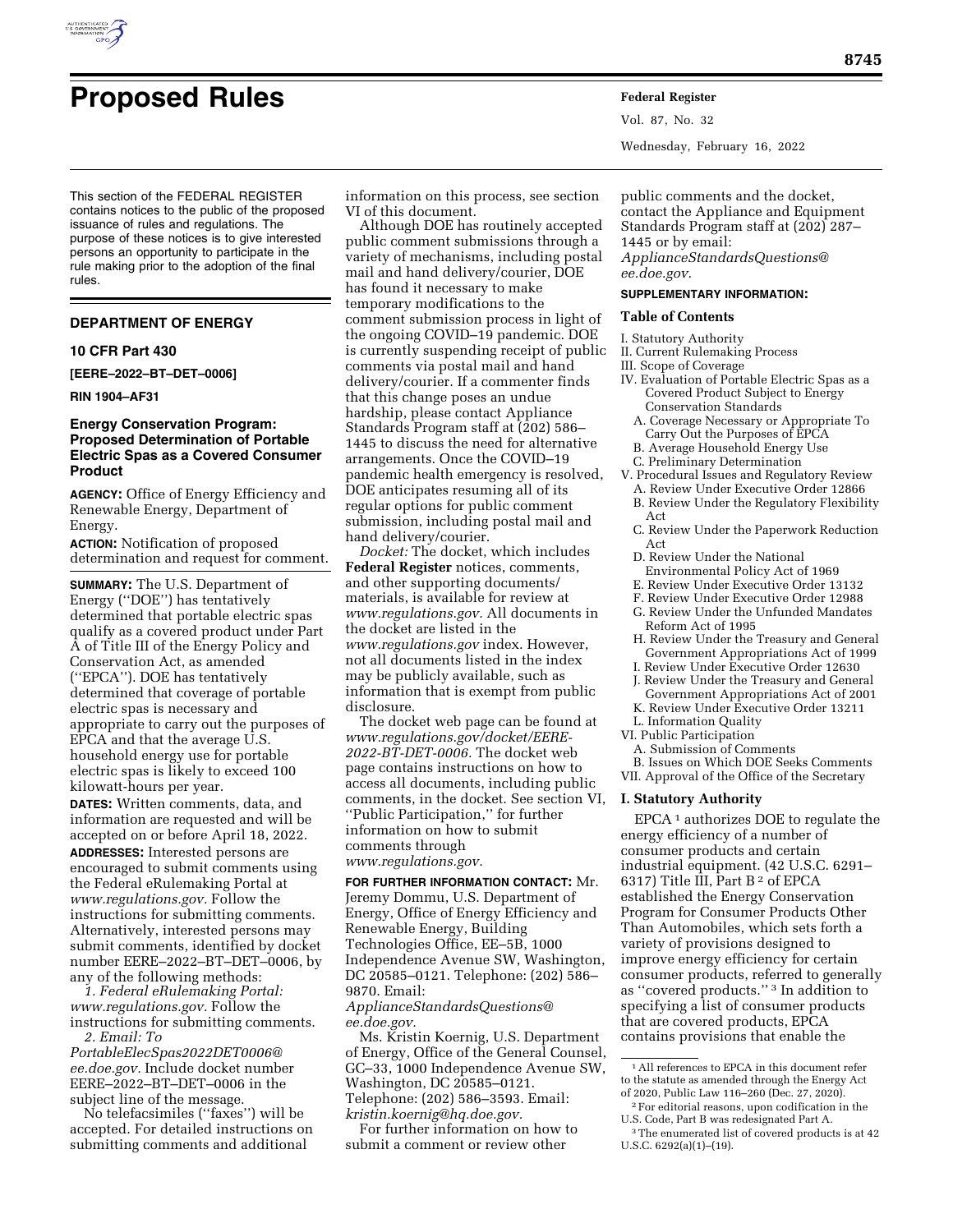Secretary of Energy to classify additional types of consumer products as covered products. For a given consumer product to be classified as a covered product, the Secretary must determine that:

(1) Classifying the product as a covered product is necessary or appropriate to carry out the purposes of EPCA; and

(2) The average annual perhouseholdenergy use by products of such type is likely to exceed 100 kilowatt-hours (''kWh'') (or its British thermal unit (''Btu'') equivalent) per year. (42 U.S.C. 6292(b)(1)) 4

When attempting to add additional consumer product types to the ''covered products'' classification, DOE must first determine whether these criteria from 42 U.S.C. 6292(b)(1) are met. Once such a determination is made, the Secretary may prescribe test procedures to measure the energy efficiency or energy use of such product. (42 U.S.C.  $6293(b)(1)(B)$  Furthermore, once a product is determined to be a covered product, the Secretary may set standards for such product, subject to the provisions in 42 U.S.C. 6295(o) and (p), provided that DOE determines that the four additional criteria at 42 U.S.C. 6295(l) have been met. Specifically, 42 U.S.C. 6295(l) requires the Secretary to determine that:

(1) The average household energy use of the products has exceeded 150 kWh per household for a 12-month period;

(2) The aggregate 12-month energy use of the products has exceeded 4200 gigawatthours;

(3) Substantial improvement in the energy efficiency of products of such type is technologically feasible; and

(4) Application of a labeling rule under 42 U.S.C. 6294 is unlikely to be sufficient to induce manufacturers to produce, and consumers and other persons to purchase, covered products of such type (or class) that achieve the maximum energy efficiency that

(2) Housing unit means a house, an apartment, a group of rooms, or a single room occupied as separate living quarters, but does not include group quarters.

(3) Separate living quarters means living quarters:

- (i) To which the occupants have access either:
- (A) Directly from outside of the building, or

(B) Through a common hall that is accessible to other living quarters and that does not go through someone else's living quarters, and

(ii) Occupied by one or more persons who live and eat separately from occupant(s) of other living quarters, if any, in the same building. 10 CFR 430.2. is technologically feasible and economically justified. (42 U.S.C. 6295(l)(1))

# **II. Current Rulemaking Process**

DOE has not previously conducted a rulemaking for portable electric spas. In a presentation provided to DOE on December 6, 2021, the Pool and Hot Tub Alliance (''PHTA'') asserted that portable electric spas meet the EPCA thresholds of significance required for the Secretary to classify a consumer product as a covered product under 42 U.S.C. 6295(l) and 42 U.S.C. 6292(b)(1).5 DOE independently examined the PHTA's assertion that portable electric spas meet EPCA's significance thresholds in section IV.B of this document and tentatively finds the PHTA's claims to be credible. Therefore, DOE has decided to proceed with this proposed determination. If, after public comment, DOE issues a final determination of coverage for this product, DOE may prescribe both test procedures and energy conservation standards for this product. DOE will publish a final decision on coverage as a separate notice, which is an action that will be completed prior to the initiation of any test procedure or energy conservation standards rulemaking. *See* 10 CFR part 430 subpart C appendix A section 5(c). If DOE determines that coverage is warranted, DOE will proceed with its typical rulemaking process for both test procedures and standards. *Id.* DOE is not proposing test procedures or energy conservation standards as part of this proposed determination. If DOE proceeds with a rulemaking to establish energy conservation standards, DOE would determine if portable electric spas satisfy the provisions of 42 U.S.C. 6295(l)(1) during the course of that rulemaking.

#### **III. Scope of Coverage**

Portable electric spas are factory-built hot tubs or spas that are intended for the immersion of people in heated, temperature-controlled water that is circulated in a closed system. Portable electric spas are not covered products currently. A wide range of portable electric spa products are available on the market, including standard spas, exercise spas, combination spas, and inflatable spas.

To help inform its proposed scope of coverage, DOE reviewed existing classifications of portable electric spas developed by the PHTA—the industry

trade group for portable electric spas and used in California Energy Commission (''CEC'') regulations.6 The following paragraphs discuss DOE's examination of these sources and present the proposed definition that would provide the basis for coverage of portable electric spas under EPCA.

PHTA publishes a standard method of test, certified by American National Standards Institute (''ANSI''), for measuring the performance of portable electric spas, titled ANSI/Association of Pool and Spa Professionals (''APSP'')/ International Code Council (''ICC'') 14 2019, American National Standard for Portable Electric Spa Energy Efficiency (''ANSI/APSP/ICC–14 2019'').7 PHTA describes this standard as providing recommended minimum guidelines for testing the energy efficiency of factorybuilt residential portable electric spas. The standard methods included in ANSI/APSP/ICC–14 2019 provide a means to compare and evaluate the energy efficiency of different models of portable electric spas in conditions relevant to product use. Section 3 of ANSI/APSP/ICC–14 2019 defines ''Portable Electric Spa'' as ''a factorybuilt electric spa or hot tub, supplied with equipment for heating and circulating water at the time of sale or sold separately for subsequent attachment.'' ANSI/APSP/ICC–14 2019 also defines ''Spa'' as ''a product intended for the immersion of persons in temperature-controlled water circulated in a closed system, and not intended to be drained and filled with each use. A spa usually includes a filter, a heater (electric, solar, or gas), a pump or pumps, and a control, and may also include other equipment, such as lights, blowers, and water sanitizing equipment.'' The term ''hot tub'' is defined in ANSI/APSP/ICC–14 2019 as a synonym of ''spa.''

In addition, Section 3 of ANSI/APSP/ ICC–14 2019 defines the following categories of portable electric spas:

(1) *Standard Spa:* A portable electric spa that is not an inflatable spa, an exercise spa, or the exercise spa portion of a combination spa.

(2) *Exercise Spa:* (Also known as a swim spa): Variant of a portable electric spa in which the design and construction includes specific features and equipment to produce a water flow intended to allow recreational physical activity including, but not limited to, swimming in place.

<sup>4</sup> DOE has defined ''household'' to mean an entity consisting of either an individual, a family, or a group of unrelated individuals, who reside in a particular housing unit. For the purpose of this definition:

<sup>(1)</sup> Group quarters means living quarters that are occupied by an institutional group of 10 or more unrelated persons, such as a nursing home, military barracks, halfway house, college dormitory, fraternity or sorority house, convent, shelter, jail or correctional institution.

<sup>5</sup>Portable Electric Spas, information provided to DOE from PHTA, California Investor-Owned Utilities and Appliance Standards Awareness Project, *[www.regulations.gov/docket/EERE-2022-](http://www.regulations.gov/docket/EERE-2022-BT-DET-0006-0001) [BT-DET-0006-0001.](http://www.regulations.gov/docket/EERE-2022-BT-DET-0006-0001)* 

<sup>6</sup>*See* section 1602(g)(2) of Article 4 of Division 2 of Title 20 of the California Code of Regulations (''CCR'').

<sup>7</sup>ANSI/APSP/ICC–14 2019 is available at: *[https://](https://webstore.ansi.org/standards/apsp/ansiapspicc142019)  [webstore.ansi.org/standards/apsp/](https://webstore.ansi.org/standards/apsp/ansiapspicc142019) [ansiapspicc142019.](https://webstore.ansi.org/standards/apsp/ansiapspicc142019)*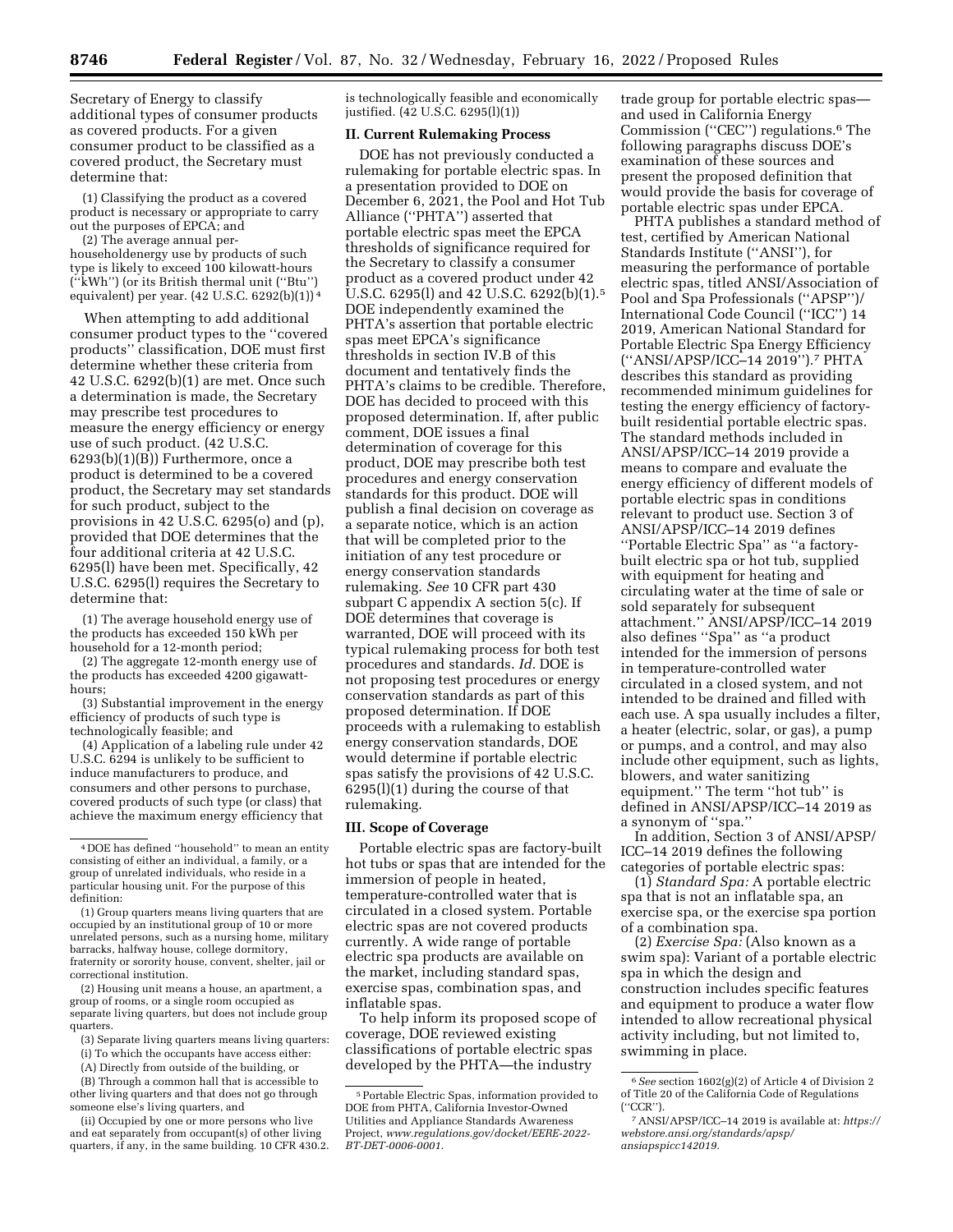(3) *Combination Spa:* A portable electric spa with two separate and distinct reservoirs, where (a) one reservoir is an exercise spa; (b) the second reservoir is a standard spa; and (c) each reservoir has an independent water temperature setting control.

(4) *Inflatable Spa:* A portable electric spa where the structure is collapsible and is designed to be filled with air to form the body of the spa.

The CEC defines portable electric spa and most of the spa categories consistently with ANSI/APSP/ICC–14 2019,8 though CEC does not define ''spa''. For the purpose of this analysis, DOE evaluated portable electric spas as a factory-built electric spa or hot tub, supplied with equipment for heating and circulating water at the time of sale or sold separately for subsequent attachment, as defined by ANSI/APSP/ ICC–14 2019 and the CEC. DOE proposes to adopt this definition to inform stakeholders while DOE continues its analysis. DOE notes that this proposed definition would exclude units that are site-assembled, such as portable electric spas that are permanently installed in the ground or attached to a pool, and spas sold with methods of water heating other than electricity, such as propane or natural gas spa heaters or wood-fired hot tubs.

As stated previously in this document, EPCA authorizes DOE to classify a type of consumer product as a covered product upon making certain determinations. EPCA defines a ''consumer product'' as any article (other than an automobile) of a type— (A) which in operation consumes, or is designed to consume, energy; and (B) which, to any significant extent, is distributed in commerce for personal use or consumption by individuals; without regard to whether such article of such type is in fact distributed in commerce for personal use or consumption by an individual. (42 U.S.C. 6291(1)) As such, when considering the potential scope of coverage, DOE does not consider whether an individual product is distributed in commerce for residential or commercial use, but whether it is *of a type* of product distributed in commerce for residential use.

DOE seeks feedback from interested parties on its proposed definition and scope of coverage of portable electric spas.

## **IV. Evaluation of Portable Electric Spas as a Covered Product Subject to Energy Conservation Standards**

The following sections describe DOE's preliminary evaluation of whether portable electric spas fulfill the criteria for being added as a covered product pursuant to 42 U.S.C. 6292(b)(1). As stated previously, DOE may classify a consumer product as a covered product if:

(1) Classifying products of such type as covered products is necessary or appropriate to carry out the purposes of EPCA; and

(2) The average annual per-household energy use by products of such type is likely to exceed 100 kWh (or its Btu equivalent) per year. 42 U.S.C. 6292(b)(1)

# *A. Coverage Necessary or Appropriate To Carry Out the Purposes of EPCA*

After evaluating the estimated shipments of portable electric spas and the potential availability of technologies that can be employed to improve the efficiency of portable electric spas, DOE has preliminarily determined that coverage of portable electric spas is necessary and appropriate to carry out the purposes of EPCA, which include:

(1) To conserve energy supplies through energy conservation programs, and, where necessary, the regulation of certain energy uses; and

(2) To provide for improved energy efficiency of motor vehicles, major appliances, and certain other consumer products. (42 U.S.C. 6291(4)–(5))

Although portable electric spas are not currently subject to energy conservation standards under EPCA, as discussed, several states have adopted standards, starting with California in 2004 and including Arizona, Colorado, Connecticut, Maine, Massachusetts, Nevada, Oregon, Rhode Island, Vermont, and Washington.9 According to the DOE Energy Information Administration's Residential Energy Consumption Survey (''RECS''), there were 8.4 million spas in the U.S. in 2015.10 DOE also obtained data from PKData, and, based on that data, DOE estimates that in, 2019, the existing stock of residential hot tubs (as separate from the stock of spas in residential pools) was approximately 5.5 million, with approximately 95% of these being electric spas.11 Based on these same

data, DOE also estimates that approximately 230,000 electric spas were shipped in 2019. *Id.* 

DOE requests data and information regarding the current annual shipments of portable electric spas and the installed base of portable electric spas, specifying the scope of products included in any such estimates (*e.g.,*  standard, exercise, combination, inflatable, *etc.*).

In 2018, the CEC published a final staff report analyzing efficiency standards and marking for spas.12 That report examined potentially available technologies that can be employed to improve the efficiency of portable electric spas. The report included several options but stated that improved insulation (in terms of improved insulation coverage, type and quantity) within the tub walls and of the tub cover offer the greatest opportunity for improved efficiency. The report also mentioned further attainable efficiency improvements through, but not limited to, improved spa cover design, and improved pump and motor system design within the spa itself. The findings of this report indicate that technologies exist, and are already available in the market, to reduce the energy consumption of portable electric spas.

DOE requests comment on the availability of technologies for improving energy efficiency of portable electric spas. Specifically, DOE requests comment on the available technologies for improving energy efficiency as they apply to the different types of portable electric spas under consideration.

## *B. Average Household Energy Use*

Additionally, DOE analyzed whether portable electric spas would meet the average annual per-household energy use criteria in 42 U.S.C. 6292(b)(1)(B). For this determination, DOE estimated the average household energy use threshold for portable electric spas, in households that use the product, using power consumption data reported in the CEC database ("MAEDbS").<sup>13</sup> The ratings of certified portable electric spas contained in MAEDbS demonstrate significant variation in the total power consumption among different models of standard, combination, and exercise spas that are currently available.

<sup>8</sup>*See* section 1602(g)(2) of Article 4 of Division 2 of Title 20 of the CCR. There is some variation in the definition of exercise spa as compared to ANSI/ APSP/ICC–14 2019.

<sup>9</sup>*[https://appliance-standards.org/product/](https://appliance-standards.org/product/portable-electric-spas) [portable-electric-spas.](https://appliance-standards.org/product/portable-electric-spas)* 

<sup>10</sup>*[https://www.eia.gov/consumption/residential/](https://www.eia.gov/consumption/residential/data/2015/) [data/2015/.](https://www.eia.gov/consumption/residential/data/2015/)* DOE would note that this number likely includes spas that do not meet the proposed definition of portable electric spa.

<sup>11</sup>P.K. Data Inc. 2020 Pool Heaters Market Data: Custom Compilation for Lawrence Berkeley National Laboratory. 2020. Alpharetta, GA. (Last accessed July 1, 2021.) *[https://www.pkdata.com/](https://www.pkdata.com/reports-store.html#/)  [reports-store.html#/.](https://www.pkdata.com/reports-store.html#/)* 

<sup>12</sup>Final Staff Report, Analysis of Efficiency Standards and Marking for Spas, 2018 Appliance Efficiency Rulemaking for Spas Docket Number 18– AAER–02 TN 222413. Available online at *[https://](https://efiling.energy.ca.gov/GetDocument.aspx?tn=222413&DocumentContentId=31256) [efiling.energy.ca.gov/GetDocument.aspx?tn](https://efiling.energy.ca.gov/GetDocument.aspx?tn=222413&DocumentContentId=31256) [=222413&DocumentContentId=31256.](https://efiling.energy.ca.gov/GetDocument.aspx?tn=222413&DocumentContentId=31256)* 

<sup>13</sup>CEC Modernized Appliance Efficiency Database System. Accessed December 17, 2021. Available online at *[https://](https://cacertappliances.energy.ca.gov) [cacertappliances.energy.ca.gov.](https://cacertappliances.energy.ca.gov)*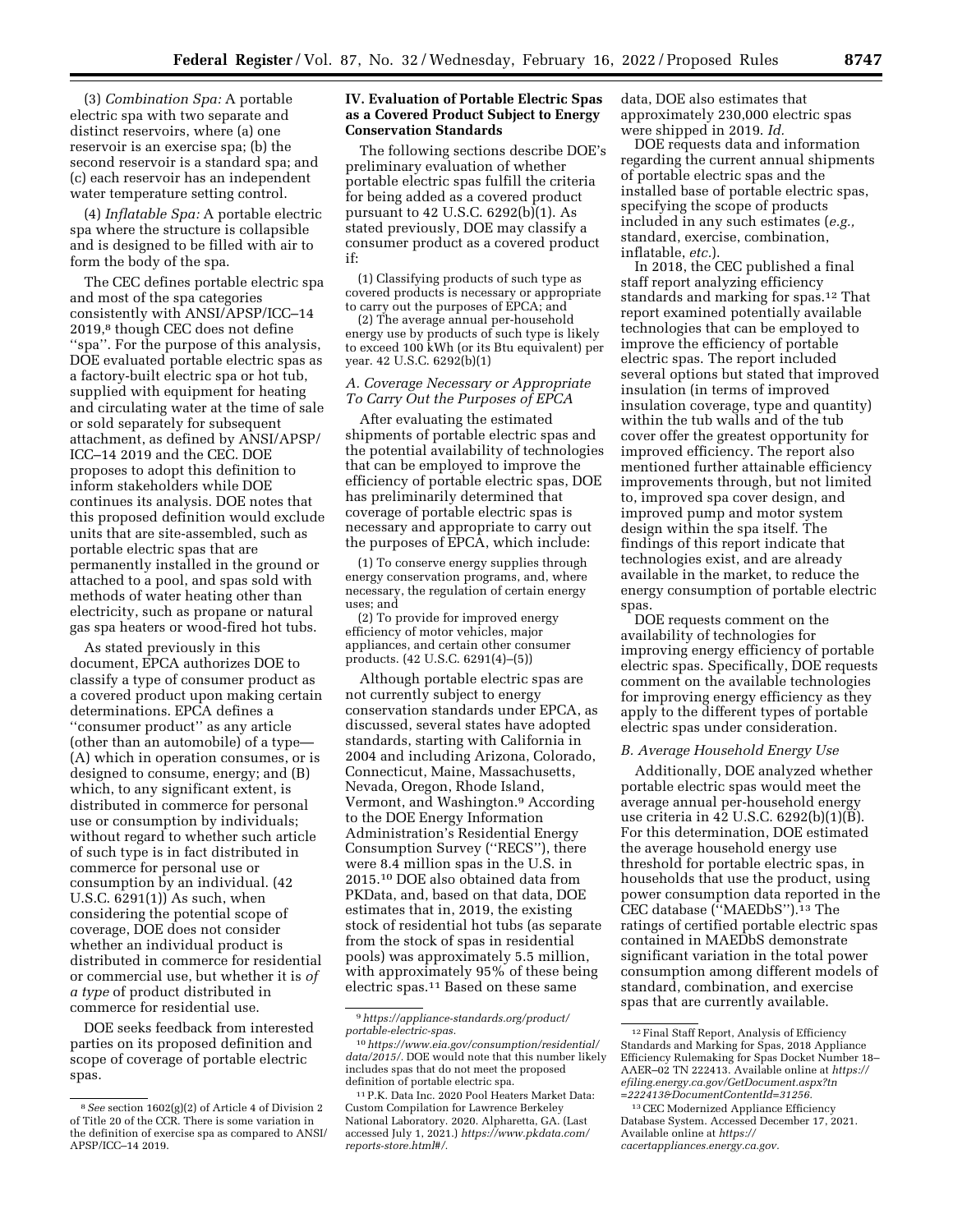MAEDbS is the only publicly available source that provides energy consumption data for portable electric spas of which DOE is aware. For each model, MAEDbS lists the standby power in watts (''W''), along with other relevant capacity and performance metrics. MAEDbS certification requires that standby power is measured according to ANSI/APSP/ICC–14 2019, the required California test procedure as specified in the CCR at 20 CCR 1604(g)(2). For portable electric spas measured according to the test

procedure, standby mode is the predominant mode of spa operation and includes power use to maintain the set temperature and to circulate and filter the water. Power use in standby mode may also include some ancillary power use, *e.g.,* to power a controller. CEC estimated that standby mode represents 75 percent of the energy consumed by a portable electric spa, with the remainder being startup mode (when the spa is heating up to its operating temperature) and active mode (when the spa's water jets are operating).14

CEC has set standards specifying maximum allowable standby power consumption as a function of spa volume separately for: (1) Standard spas and exercise spas capable of maintaining 100 degrees F during the test; (2) exercise spas; and (3) inflatable spas.15 Table IV.1 shows the reported range of power consumption by volume for the different spa categories specified in the database for models. DOE further divided the metrics in Table IV.1 by the volume bins defined by the CEC in its report.16

# TABLE IV.1—REPORTED POWER CONSUMPTION BY SPA CATEGORY AND VOLUME

| CEC index                              | Volume range<br>(gallons)                      | Model count | Standby power<br>(W) |         |         |
|----------------------------------------|------------------------------------------------|-------------|----------------------|---------|---------|
|                                        |                                                |             | Minimum              | Average | Maximum |
|                                        | <b>Standard Spas</b>                           |             |                      |         |         |
| <u>1A …………………………………………………………………………</u> | 100 < 180                                      | 38          | 82                   | 130     | 169     |
|                                        | 181 < 300                                      | 289         | 40                   | 156     | 215     |
|                                        | 301 < 600                                      | 568         | 75                   | 204     | 295     |
|                                        | 601 < 900                                      | 7           | 208                  | 277     | 350     |
|                                        | 1,201 < 1,500                                  | 3           | 275                  | 375     | 458     |
| 7                                      | 1,801 < 2,100                                  | 6           | 559                  | 588     | 602     |
| 8                                      | 2,101 < 2,400                                  | 3           | 401                  | 508     | 561     |
|                                        | >2,401                                         | 14          | 414                  | 424     | 555     |
|                                        | <b>Inflatable Spas</b>                         |             |                      |         |         |
| <u>1A …………………………………………………………………………</u> | 100 < 180                                      | 8           | 221                  | 237     | 239     |
|                                        | 1,181 < 300                                    | 7           | 232                  | 233     | 233     |
|                                        | <b>Exercise Spas</b>                           |             |                      |         |         |
| 3                                      | 601 < 900                                      | 2           | 212                  | 212     | 212     |
| 4                                      | 901 < 1.200                                    | 14          | 163                  | 278     | 445     |
| 5.                                     | 1,201 < 1,500                                  | 26          | 265                  | 391     | 491     |
|                                        | 1,501 < 1,800                                  | 47          | 263                  | 424     | 551     |
|                                        | 1,801 < 2,100                                  | 24          | 217                  | 452     | 555     |
|                                        | 2,101 < 2,400                                  | 14          | 413                  | 525     | 657     |
|                                        | >2,401                                         | 6           | 437                  | 462     | 474     |
|                                        | <b>Combination Spas (Standard Spa Portion)</b> |             |                      |         |         |
|                                        | 181 < 300                                      | 7           | 160                  | 180     | 207     |
|                                        | 301 < 600                                      | 25          | 145                  | 201     | 243     |
|                                        | <b>Combination Spas (Exercise Spa Portion)</b> |             |                      |         |         |
| 6.                                     | 1,501 < 1,800                                  | 22          | 162                  | 373     | 563     |
|                                        | 1,801 < 2,100                                  | 10          | 234                  | 382     | 467     |

During the process of updating the standards for California in 2018, CEC reported a duty cycle of 5,040 hours per year for inflatable spas (which are intended for seasonal use) and 8,760 hours per year for standard, exercise, and combination spas.17 And according

to RECS, spas that are in use are used on average 7.4 months per year.18 However, DOE notes that the spas may be kept full and in standby mode the entire year regardless of active use of the spa.

Using average power consumption for a standard spa of 194 W (the lowest average of the categories in MAEDbS) and 8,760 hours per year of use, DOE estimates an average standby energy consumption of 1,699 kWh per year for portable electric spas. DOE notes that

<sup>14</sup>Final Staff Report, Analysis of Efficiency Standards and Marking for Spas, 2018 Appliance Efficiency Rulemaking for Spas Docket Number 18– AAER–02 TN 222413. Available online at *[https://](https://efiling.energy.ca.gov/GetDocument.aspx?tn=222413&DocumentContentId=31256) [efiling.energy.ca.gov/GetDocument.](https://efiling.energy.ca.gov/GetDocument.aspx?tn=222413&DocumentContentId=31256) [aspx?tn=222413&DocumentContentId=31256.](https://efiling.energy.ca.gov/GetDocument.aspx?tn=222413&DocumentContentId=31256)* 

<sup>15</sup>*See* section 1605.3(g)(7)(A) of Article 4 of Division 2 of Title 20 of the CCR.

<sup>&</sup>lt;sup>16</sup> Final Staff Report, Analysis of Efficiency Standards and Marking for Spas, 2018 Appliance Efficiency Rulemaking for Spas Docket Number 18– AAER–02 TN 222413 at p. 35, Available online at

*[https://efiling.energy.ca.gov/GetDocument.aspx?](https://efiling.energy.ca.gov/GetDocument.aspx?tn=222413&DocumentContentId=31256) [tn=222413&DocumentContentId=31256.](https://efiling.energy.ca.gov/GetDocument.aspx?tn=222413&DocumentContentId=31256)*  17 *Ibid.* 

<sup>18</sup>U.S. Energy Information Administration, Residential Energy Consumption Survey (RECS), 2015, *[https://www.eia.gov/consumption/](https://www.eia.gov/consumption/residential/data/2015/) [residential/data/2015/.](https://www.eia.gov/consumption/residential/data/2015/)*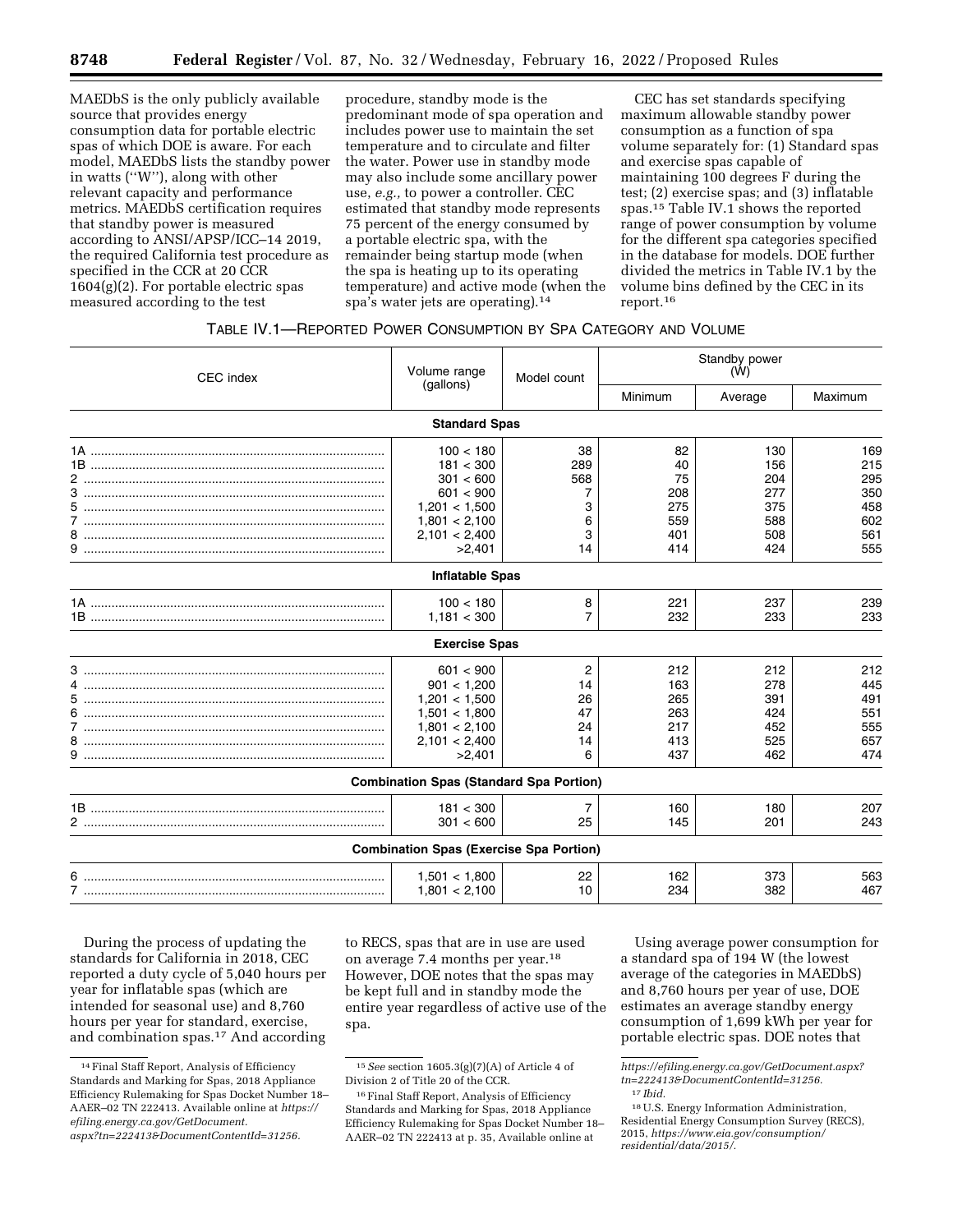use of the minimum standby power found in MAEDbS (40 W) and the estimated 5,040 hours per year of use for inflatable spas (and similar to 7.4 months of use found in RECS) exceeds 200 kWh per year energy use. In addition, the rest of the country may have shipments of portable electric spas that exceed California's and other states' maximum power consumption standards.19

In a presentation provided to DOE in December 2021,20 PHTA also provided an estimate of household energy use based on RECS. PHTA estimated that portable electric spas consume 5.755 billion kWh/year in the U.S. and there are 3.673 million households in the U.S. that operate portable electric spas regularly. This estimate results in average energy consumption of 1,567 kWh per year per household, which is similar to DOE's estimate of 1,699 kWh per year.

For these reasons, although there may be variation in distribution due to climate or spa size that might impact national average power consumption as compared to the estimate of 194 W (either higher or lower), DOE has tentatively determined that the average annual per-household energy use for portable electric spas is very likely to exceed 100 kWh per year, satisfying the provisions of 42 U.S.C. 6292(b)(1).

DOE requests comment on the national representativeness of the spa volume bins shown in Table IV.1 of this document. DOE requests comment or information on whether these volume bins are applicable to all types of spas.

DOE requests data and information on the range of standby power consumption of spas in non-regulated markets.

DOE requests data and information regarding standby power consumption at the different volumes for all types of portable electric spas.

DOE request data and information regarding active power consumption at the different volumes for all types of portable electric spas.

## *C. Preliminary Determination*

Based on the foregoing, DOE has tentatively determined that: Classifying portable electric spas, as proposed to be defined in this document, is necessary and appropriate to carry out the purposes of EPCA; and the average

annual per-household energy use by portable electric spas is likely to exceed 100 kWh per year. As such, DOE has preliminarily determined to classify portable electric spas as a covered product under Part A of Title III of EPCA, as amended.

DOE requests comment on whether classifying portable electric spas as a covered product is necessary and appropriate to carry out the purposes of EPCA.

DOE also requests comment on its preliminary determination that the average annual per-household energy use by portable electric spas is likely to exceed 100 kWh per year.

#### **V. Procedural Issues and Regulatory Review**

## *A. Review Under Executive Order 12866*

This proposed determination has been determined to be not significant for purposes of Executive Order (''E.O.'') 12866, ''Regulatory Planning and Review,'' 58 FR 51735 (Oct. 4, 1993). As a result, the Office of Management and Budget (''OMB'') did not review this proposed determination.

## *B. Review Under the Regulatory Flexibility Act*

The Regulatory Flexibility Act (5 U.S.C. 601 *et seq.*) requires preparation of an initial regulatory flexibility analysis (''IRFA'') for any rule that by law must be proposed for public comment, unless the agency certifies that the proposed rule, if promulgated, will not have a significant economic impact on a substantial number of small entities. As required by E.O. 13272, ''Proper Consideration of Small Entities in Agency Rulemaking'' 67 FR 53461 (Aug. 16, 2002), DOE published procedures and policies on February 19, 2003, to ensure that the potential impact of its rules on small entities are properly considered during the DOE rulemaking process. 68 FR 7990. DOE has made its procedures and policies available on the Office of the General Counsel's website (*www.energy.gov/gc/office-assistant[general-counsel-legislation-regulation](http://www.energy.gov/gc/office-assistant-general-counsel-legislation-regulation-and-energy-efficiency)[and-energy-efficiency](http://www.energy.gov/gc/office-assistant-general-counsel-legislation-regulation-and-energy-efficiency)*).

This proposed determination would not establish test procedures or energy conservation standards for portable electric spas. If adopted, the proposed determination would only positively determine that future standards may be warranted and should be explored in an energy conservation standards and test procedure rulemaking. Economic impacts on small entities would be considered in the context of such rulemakings. Therefore, DOE initially concludes that the impacts of the

proposed determination would not have a ''significant economic impact on a substantial number of small entities,'' and that the preparation of an IRFA is not warranted. DOE will transmit the certification and supporting statement of factual basis to the Chief Counsel for Advocacy of the Small Business Administration for review under 5 U.S.C. 605(b).

#### *C. Review Under the Paperwork Reduction Act*

Manufacturers of covered products must certify to DOE that their products comply with any applicable energy conservation standards. To certify compliance, manufacturers must first obtain test data for their products according to the DOE test procedures, including any amendments adopted for those test procedures. DOE has established regulations for the certification and recordkeeping requirements for all covered consumer products and commercial equipment. (*See generally* 10 CFR part 429.) The collection-of-information requirement for the certification and recordkeeping is subject to review and approval by OMB under the Paperwork Reduction Act (''PRA''). This requirement has been approved by OMB under OMB control number 1910–1400. Public reporting burden for the certification is estimated to average 35 hours per response, including the time for reviewing instructions, searching existing data sources, gathering and maintaining the data needed, and completing and reviewing the collection of information.

Notwithstanding any other provision of the law, no person is required to respond to, nor shall any person be subject to a penalty for failure to comply with, a collection of information subject to the requirements of the PRA, unless that collection of information displays a currently valid OMB Control Number. As noted previously, this proposed determination, if made final, would not establish any testing requirements or energy conservation standards for portable electric spas that would be subject to the PRA.

## *D. Review Under the National Environmental Policy Act of 1969*

DOE is analyzing this proposed determination in accordance with the National Environmental Policy Act (''NEPA'') and DOE's NEPA implementing regulations (10 CFR part 1021). DOE's regulations include a categorical exclusion for rulemakings that are strictly procedural. 10 CFR part 1021, subpart D, appendix A6. DOE anticipates that this rulemaking qualifies for categorical exclusion A6

<sup>19</sup>*See* PHTA information provided to DOE for a list of states with minimum efficiency requirements, *[www.regulations.gov/docket/EERE-](http://www.regulations.gov/docket/EERE-2022-BT-DET-0006)[2022-BT-DET-0006.](http://www.regulations.gov/docket/EERE-2022-BT-DET-0006)* 

<sup>20</sup>PHTA information provided to DOE for a list of states with minimum efficiency requirements, *[www.regulations.gov/docket/EERE-2022-BT-DET-](http://www.regulations.gov/docket/EERE-2022-BT-DET-0006)[0006.](http://www.regulations.gov/docket/EERE-2022-BT-DET-0006)*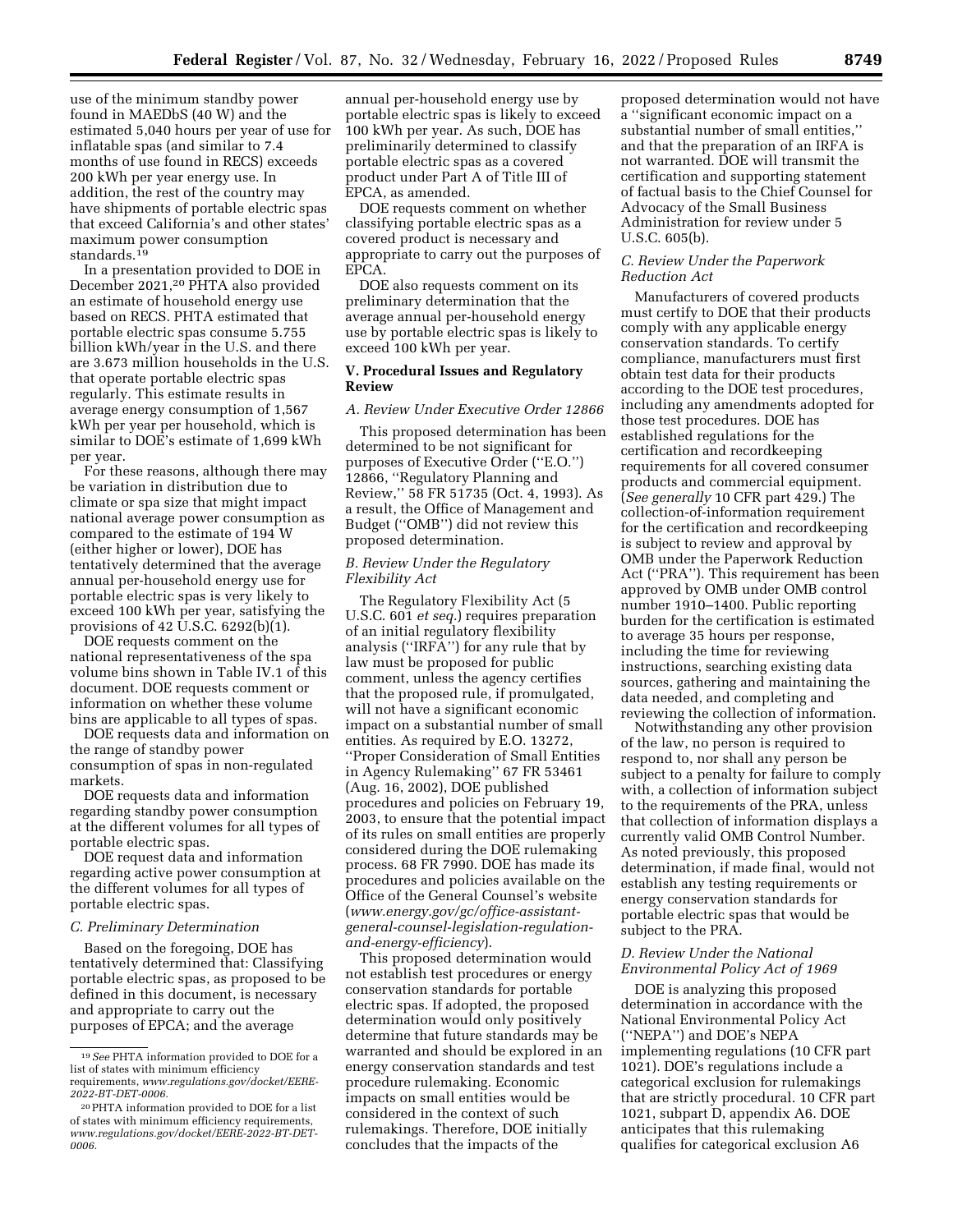because it is a strictly procedural rulemaking and otherwise meets the requirements for application of a categorical exclusion. *See* 10 CFR 1021.410. DOE will complete its NEPA review before issuing the final determination.

# *E. Review Under Executive Order 13132*

E.O. 13132, ''Federalism'' 64 FR 43255 (Aug. 10, 1999), imposes certain requirements on federal agencies formulating and implementing policies or regulations that preempt state law or that have federalism implications. The Executive order requires agencies to examine the constitutional and statutory authority supporting any action that would limit the policymaking discretion of the States and to carefully assess the necessity for such actions. The Executive order also requires agencies to have an accountable process to ensure meaningful and timely input by State and local officials in the development of regulatory policies that have federalism implications. On March 14, 2000, DOE published a statement of policy describing the intergovernmental consultation process that it will follow in the development of such regulations. 65 FR 13735. DOE has examined this proposed determination and had tentatively determined that it would not have a substantial direct effect on the States, on the relationship between the Federal government and the States, or on the distribution of power and responsibilities among the various levels of government. DOE notes, however, that if the agency determines that the products at issue in today's proposed determination are covered and energy conservation standards are subsequently promulgated for these products, any existing State standards would be preempted by EPCA. EPCA governs and prescribes Federal preemption of State regulations as to energy conservation for the products that are the subject of this proposed determination. States can petition DOE for exemption from such preemption to the extent, and based on criteria, set forth in EPCA. (42 U.S.C. 6297) Therefore, no further action is required by E.O. 13132.

# *F. Review Under Executive Order 12988*

With respect to the review of existing regulations and the promulgation of new regulations, section 3(a) of E.O. 12988, ''Civil Justice Reform,'' imposes on federal agencies the general duty to adhere to the following requirements: (1) Eliminate drafting errors and ambiguity, (2) write regulations to minimize litigation, (3) provide a clear legal standard for affected conduct

rather than a general standard, and (4) promote simplification and burden reduction. 61 FR 4729 (Feb. 7, 1996). Regarding the review required by section 3(a), section 3(b) of E.O. 12988 specifically requires that Executive agencies make every reasonable effort to ensure that the regulation: (1) Clearly specifies the preemptive effect, if any, to be given to the law (2) clearly specifies any effect on existing Federal law or regulation, (3) provides a clear legal standard for affected conduct, (4) specifies the retroactive effect, if any, to be given to the law, (5) defines key terms, either explicitly or by reference to other statues that explicitly define those terms, and (6) addresses other important issues affecting clarity and general draftsmanship of legislation under any guidelines issued by the Attorney General. Section 3(c) of E.O. 12988 requires Executive agencies to review regulations in light of applicable standards in sections 3(a) and 3(b) to determine whether they are met or it is unreasonable to meet one or more of those standards. DOE completed the required review and determined that, to the extent permitted by law, this proposed determination meets the relevant standards of E.O. 12988.

## *G. Review Under the Unfunded Mandates Reform Act of 1995*

Title II of the Unfunded Mandates Reform Act of 1995 (''UMRA'') requires each Federal agency to assess the effects of Federal regulatory actions on State, local, and Tribal governments and the private sector. Public Law 104–4, sec. 201 (codified at 2 U.S.C. 1531). For a proposed regulatory action likely to result in a rule that may cause the expenditure by State, local, and Tribal governments, in the aggregate, or by the private sector of \$100 million or more in any one year (adjusted annually for inflation), section 202 of UMRA requires a Federal agency to publish a written statement that estimates the resulting costs, benefits, and other effects on the national economy. (2 U.S.C. 1532(a), (b)) The UMRA requires a Federal agency to develop an effective process to permit timely input by elected officers of State, local, and Tribal governments on a proposed ''significant intergovernmental mandate,'' and requires an agency plan for giving notice and opportunity for timely input to potentially affected small governments before establishing any requirement that might significantly or uniquely affect them. On March 18, 1997, DOE published a statement of policy on its process for intergovernmental consultation under UMRA. 62 FR 12820. DOE's policy statement is also available at

*[www.energy.gov/sites/prod/files/gcprod/](http://www.energy.gov/sites/prod/files/gcprod/documents/umra_97.pdf)  [documents/umra](http://www.energy.gov/sites/prod/files/gcprod/documents/umra_97.pdf)*\_*97.pdf.* 

DOE examined this proposed determination according to UMRA and its statement of policy and determined that the proposed determination does not contain a Federal intergovernmental mandate, nor is it expected to require expenditures of \$100 million or more in any one year by State, local, and Tribal governments, in the aggregate, or by the private sector. As a result, the analytical requirements of UMRA do not apply.

# *H. Review Under the Treasury and General Government Appropriations Act of 1999*

Section 654 of the Treasury and General Government Appropriations Act of 1999 (Pub. L. 105–277) requires Federal agencies to issue a Family Policymaking Assessment for any rule that may affect family well-being. This proposed determination would not have any impact on the autonomy or integrity of the family as an institution. Accordingly, DOE has concluded that it is not necessary to prepare a Family Policymaking Assessment.

#### *I. Review Under Executive Order 12630*

Pursuant to E.O. 12630, ''Governmental Actions and Interference with Constitutionally Protected Property Rights'' 53 FR 8859 (Mar. 15, 1988), DOE has determined that this proposed determination would not result in any takings that might require compensation under the Fifth Amendment to the U.S. Constitution.

# *J. Review Under the Treasury and General Government Appropriations Act of 2001*

Section 515 of the Treasury and General Government Appropriation Act, 2001 (44 U.S.C. 3516, note) provides for Federal agencies to review most disseminations of information to the public under information quality guidelines established by each agency pursuant to general guidelines issued by OMB. OMB's guidelines were published at 67 FR 8452 (Feb. 22, 2002), and DOE's guidelines were published at 67 FR 62446 (Oct. 7, 2002). Pursuant to OMB Memorandum M–19–15, Improving Implementation of the Information Quality Act (April 24, 2019), DOE published updated guidelines which are available at *[www.energy.gov/sites/prod/files/2019/](http://www.energy.gov/sites/prod/files/2019/12/f70/DOE%20Final%20Updated%20IQA%20Guidelines%20Dec%202019.pdf) [12/f70/DOE%20Final%20Updated](http://www.energy.gov/sites/prod/files/2019/12/f70/DOE%20Final%20Updated%20IQA%20Guidelines%20Dec%202019.pdf) [%20IQA%20Guidelines](http://www.energy.gov/sites/prod/files/2019/12/f70/DOE%20Final%20Updated%20IQA%20Guidelines%20Dec%202019.pdf) [%20Dec%202019.pdf.](http://www.energy.gov/sites/prod/files/2019/12/f70/DOE%20Final%20Updated%20IQA%20Guidelines%20Dec%202019.pdf)* DOE has reviewed this proposed determination under the OMB and DOE guidelines and has concluded that it is consistent with applicable policies in those guidelines.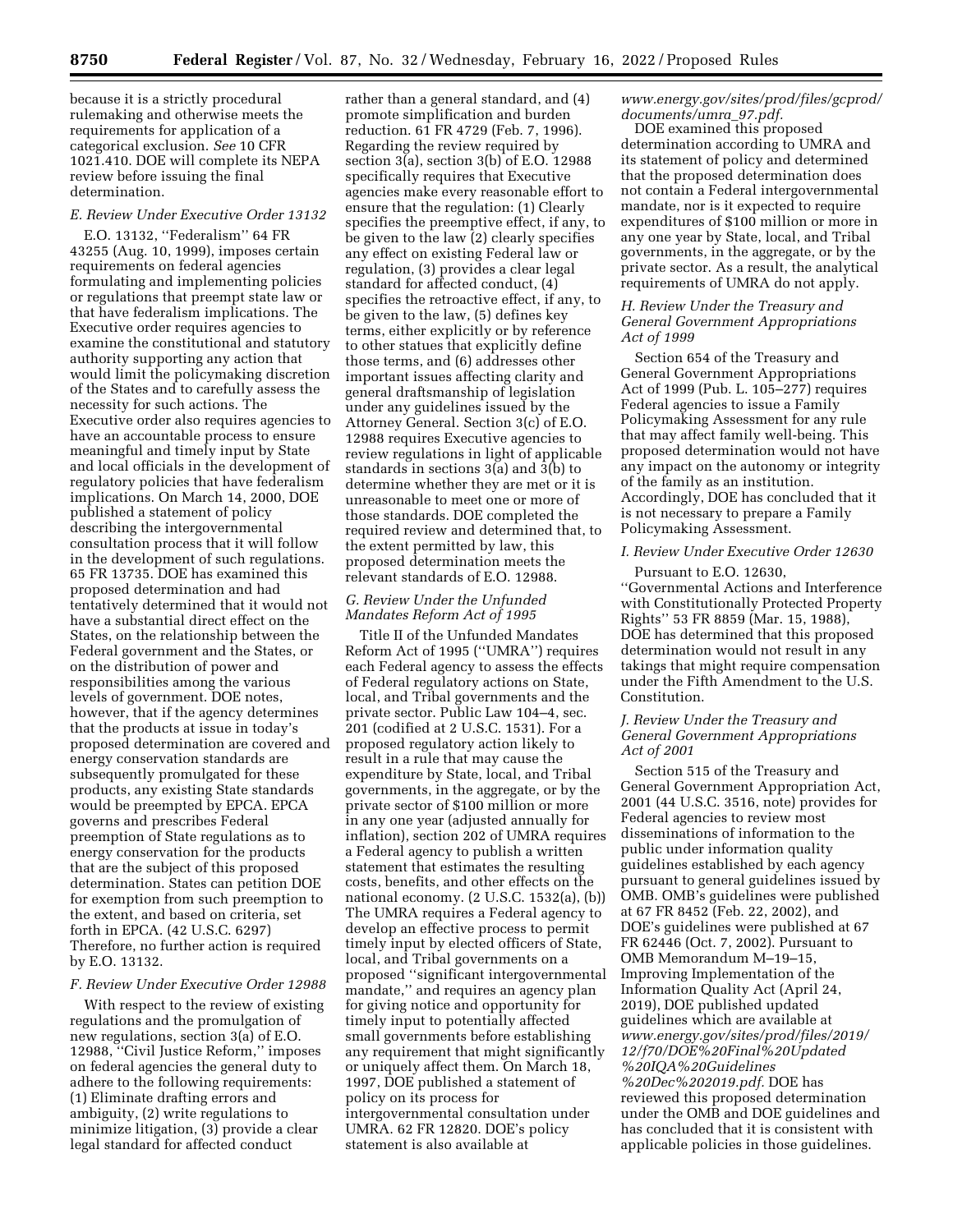# *K. Review Under Executive Order 13211*

E.O. 13211, ''Actions Concerning Regulations That Significantly Affect Energy Supply, Distribution, or Use,'' 66 FR 28355 (May 22, 2001), requires Federal agencies to prepare and submit to the Office of Information and Regulatory Affairs (''OIRA'') at OMB a Statement of Energy Effects for any proposed significant energy action. A ''significant energy action'' is defined as any action by an agency that promulgates or is expected to lead to promulgation of a final rule, and that (1) is a significant regulatory action under E.O. 12866, or any successor Executive order; and (2) is likely to have a significant adverse effect on the supply, distribution, or use of energy; or (3) is designated by the Administrator of OIRA as a significant energy action. For any proposed significant energy action, the agency must give a detailed statement of any adverse effects on energy supply, distribution, or use should the proposal be implemented, and of reasonable alternatives to the action and their expected benefits on energy supply, distribution, and use.

This proposed determination to classify portable electric spas as covered products is not a significant regulatory action under Executive Order 12866. Moreover, it would not have a significant adverse effect on the supply, distribution, or use of energy, nor has it been designated as such by the Administrator of OIRA. Accordingly, DOE has not prepared a Statement of Energy Effects.

#### *L. Information Quality*

On December 16, 2004, OMB, in consultation with the Office of Science and Technology Policy (''OSTP''), issued its Final Information Quality Bulletin for Peer Review (''the Bulletin''). 70 FR 2664 (Jan. 14, 2005). The Bulletin establishes that certain scientific information shall be peer reviewed by qualified specialists before it is disseminated by the Federal Government, including influential scientific information related to agency regulatory actions. The purpose of the Bulletin is to enhance the quality and credibility of the Government's scientific information. DOE has determined that the analyses conducted for this proposed determination do not constitute ''influential scientific information,'' which the Bulletin defines as ''scientific information the agency reasonably can determine will have or does have a clear and substantial impact on important public policies or private sector decisions.'' 70 FR 2667 (Jan. 14, 2005). The analyses

were subject to pre-dissemination review prior to issuance of this proposed determination.

## **VI. Public Participation**

# *A. Submission of Comments*

DOE will accept comments, data, and information regarding this notification of proposed determination no later than the date provided at the **DATES** section at the beginning of this document. Interested parties may submit comments, data, and other information using any of the methods described in the **ADDRESSES** section at the beginning of this document.

*Submitting comments via [www.regulations.gov.](http://www.regulations.gov)* The *[www.regulations.gov](http://www.regulations.gov)* web page will require you to provide your name and contact information. Your contact information will be viewable to DOE Building Technologies staff only. Your contact information will not be publicly viewable except for your first and last names, organization name (if any), and submitter representative name (if any). If your comment is not processed properly because of technical difficulties, DOE will use this information to contact you. If DOE cannot read your comment due to technical difficulties and cannot contact you for clarification, DOE may not be able to consider your comment.

However, your contact information will be publicly viewable if you include it in the comment or in any documents attached to your comment. Any information that you do not want to be publicly viewable should not be included in your comment, nor in any document attached to your comment. Otherwise, persons viewing comments will see only first and last names, organization names, correspondence containing comments, and any documents submitted with the comments.

Do not submit information to *[www.regulations.gov](http://www.regulations.gov)* for which disclosure is restricted by statute, such as trade secrets and commercial or financial information (hereinafter referred to as Confidential Business Information (''CBI'')). Comments submitted through *[www.regulations.gov](http://www.regulations.gov)*  cannot be claimed as CBI. Anyone submitting comments through the website will waive any CBI claims for the information submitted. For information on submitting CBI, see the Confidential Business Information section.

DOE processes submissions made through *[www.regulations.gov](http://www.regulations.gov)* before posting. Normally, comments will be posted within a few days of being

submitted. However, if large volumes of comments are being processed simultaneously, your comment may not be viewable for up to several weeks. Please keep the comment tracking number that *[www.regulations.gov](http://www.regulations.gov)*  provides after you have successfully uploaded your comment.

*Submitting comments via email.*  Comments and documents submitted via email also will be posted to *[www.regulations.gov.](http://www.regulations.gov)* If you do not want your personal contact information to be publicly viewable, do not include it in your comment or any accompanying documents. Instead, provide your contact information on a cover letter. Include your first and last names, email address, telephone number, and optional mailing address. With this instruction followed, the cover letter will not be publicly viewable as long as it does not include any comments.

Include contact information each time you submit comments, data, documents, and other information to DOE. Facsimile submissions will not be accepted.

Comments, data, and other information submitted to DOE electronically should be provided in PDF (preferred), Microsoft Word or Excel, or text (ASCII) file format. Provide documents that are not secured, that are written in English, and that are free of any defects or viruses. Documents should not contain special characters or any form of encryption and, if possible, they should carry the electronic signature of the author.

*Campaign form letters.* Please submit campaign form letters by the originating organization in batches of between 50 to 500 form letters per PDF or as one form letter with a list of supporters' names compiled into one or more PDFs. This reduces comment processing and posting time.

*Confidential Business Information.*  Pursuant to 10 CFR 1004.11, any person submitting information that he or she believes to be confidential and exempt by law from public disclosure should submit via email two well-marked copies: One copy of the document marked ''confidential'' including all the information believed to be confidential, and one copy of the document marked ''non-confidential'' with the information believed to be confidential deleted. DOE will make its own determination about the confidential status of the information and treat it according to its determination.

It is DOE policy that all comments may be included in the public docket, without change and as received, including any personal information provided in the comments (except